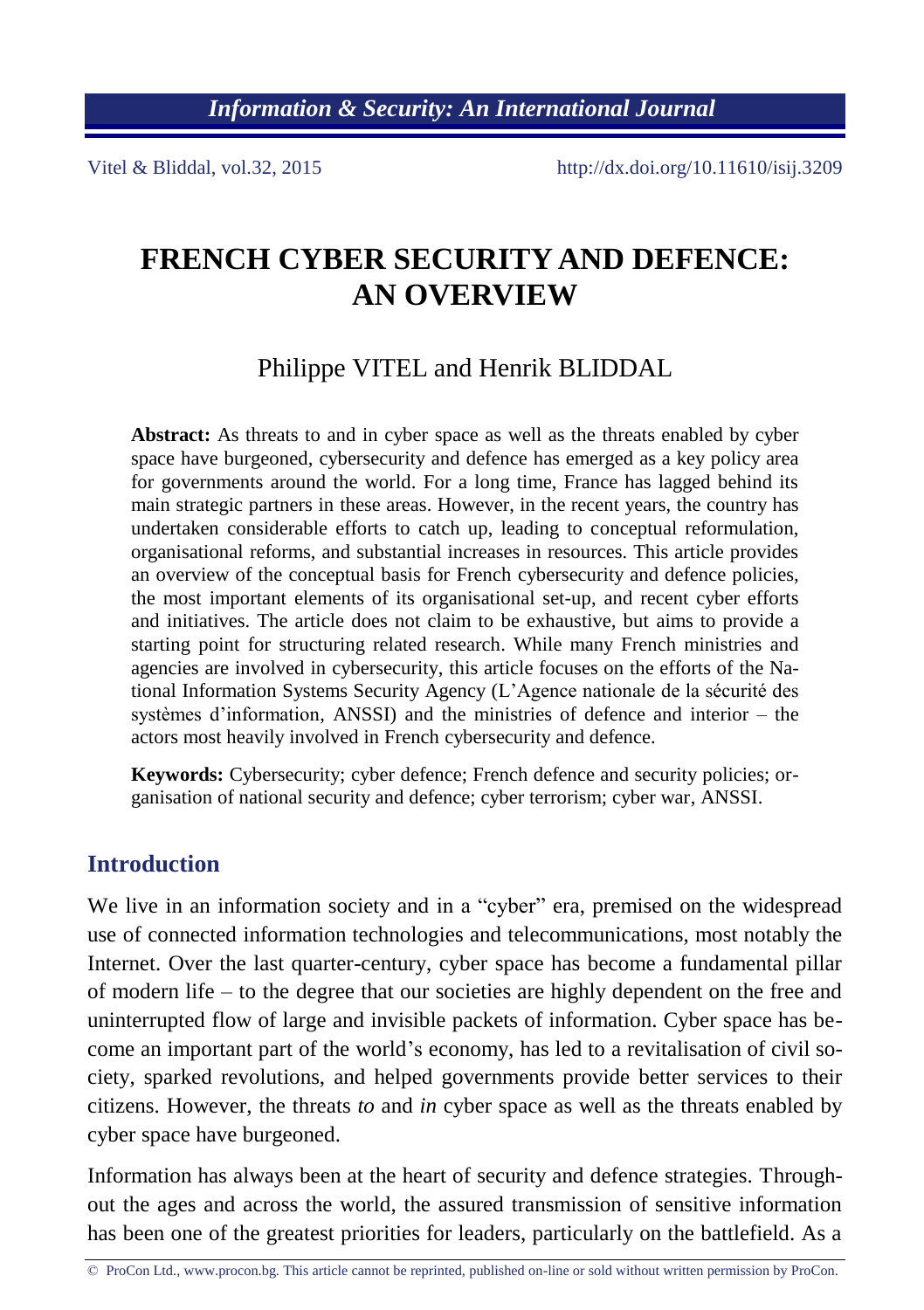consequence, governments—and their opponents—turn to encryption to ensure information security in case of interception and decoding techniques to gain access to privileged communications. It can thus not come as a surprise that cyber space has become a new arena of confrontation. Just as crime and threats to national security are pervasive *offline*, they have begun to penetrate the world *online*. Cyber space has become a new "jugular vein" of modern societies, which must be protected or severed depending on one's point of view.

As a result, two new disciplines have emerged: cybersecurity and cyber defence. Both aim to protect against cyber attacks. Cybersecurity is a concern for everyone – from the individual over business world to the state. Cyber defence is the domain where the latter aims to counter actions by individuals, non-state actors, and even other states that threaten vital societal interests.

At the  $7<sup>th</sup>$  International Cybersecurity Forum in Lille on 20 January 2015, French Minister of Interior, Bernard Cazeneuve, laid out the three cybersecurity challenges France needed to face: cyber defence to protect national institutions and interests; ensuring a high level of security of information systems across the public and private sector; and the fight against cybercrime.<sup>1</sup> Minister Cazeneuve argued that "[c]yberspace is now an arena with no border, where threats to our society are growing, since it is a tool that can be misused for malicious or criminal purposes by individuals and organisations. Within digital territories, as elsewhere, the State's responsibility is to resolutely protect citizens, anticipate threats, and suppress criminal acts when they occur. We must do everything we can to ensure that cyberspace is a place where fundamental freedoms are exercised and, I insist, the protection of privacy is guaranteed. […] Security in digital spaces must, therefore, be provided with as much determination as in our cities and all our territories."

For a long time, France has lagged behind its main strategic partners in cybersecurity and defence. However, in recent years, the country has undertaken considerable efforts to catch up to its peers, leading to conceptual reformulation, organisational reforms, and substantial increases in resources. These efforts are ongoing and have been stepped up recently.

Two recent cyber attacks highlighted the extent to which France needs to remain vigilant. The January 2015 terrorist attacks in France, which started with the attack against the *Charlie Hebdo* magazine, were accompanied by an unprecedented wave of cyber attacks on private and state web sites. Radical extremist hackers claimed more than 1,500 attacks in this period. A more symbolic cyber attack, however, was mounted on 8 April 2015 against the *TV5 Monde* television news channel, resulting in a blank screen and the dissemination of messages on social networks claiming to come from *TV5 Monde*, but supporting the so-called Islamic State.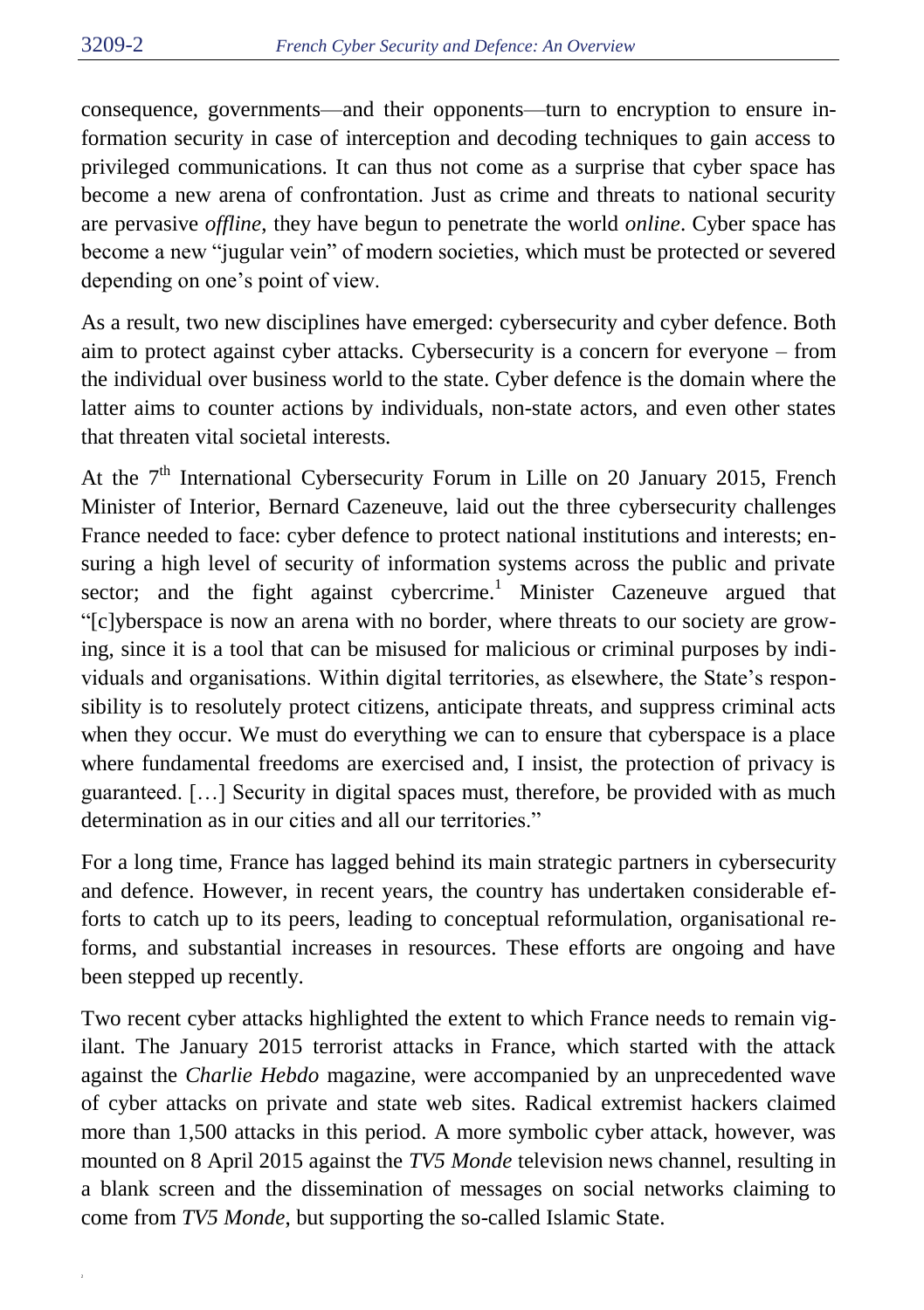This article provides an overview of the conceptual basis for French cybersecurity and defence policies, the most important elements of its organisational set-up, and recent cyber efforts and initiatives. The article does not claim to be exhaustive, but aims to provide a good starting point for related research.

Many French ministries and agencies are in one way or another involved in cybersecurity. To take but one recent example, the Ministry of Foreign Affairs created the position of a Cybersecurity Coordinator in October 2014. However, this article focuses on the efforts of the National Information Systems Security Agency (*L'Agence nationale de la sécurité des systèmes d'information*, ANSSI) and the ministries of defence and interior – the actors most heavily involved in French cybersecurity and defence.

# **The Conceptual Framework for French Cyber Policies**

Cybersecurity and defence emerged as a distinct national security priority in France's 2008 White Paper on Defence and National Security.<sup>2</sup> Indeed, the White Paper singled out cybersecurity—together with nuclear deterrence, ballistic missiles, and nuclear-powered submarines—as a priority area for France "to retain its areas of sovereignty, concentrated on the capability necessary for the maintenance of the strategic and political autonomy of the nation." The White Paper identified large-scale attacks against information systems by state and non-state actors as a rising concern, singling out "cyber-war" as a "major concern." The White Paper mandated the development of a new concept for cyber defence and, notably, "the establishment of an offensive cyber-war capability."

In the wake of this strategic review, France steadily improved its cyber policies and capabilities, which were still very moderate at that time. A major outcome from the 2008 White Paper was the creation of new cybersecurity and defence institutions, most importantly ANSSI – the country's highest standing cybersecurity and defence agency, possessing national jurisdiction.

In 2011, ANSSI published France's first national cyber strategy, entitled Information Systems Defence and Security: France's Strategy.<sup>3</sup> It is still the guiding policy document for cybersecurity and defence. However, a new national cyber strategy is planned for release in the summer of 2015. The strategy lays out one big ambition and three core tasks. Through an enhanced cyber posture and co-operation with partners and allies, France aspires to "become a world power in cyberdefence" and belong to "the inner circle of leading nations in the area of cyberdefence." To achieve this goal, France must, first, safeguard its "ability to make decisions through the protection of information related to its sovereignty." In other words, state institutions need to be able to "communicate in any situation and in total confidence." Second,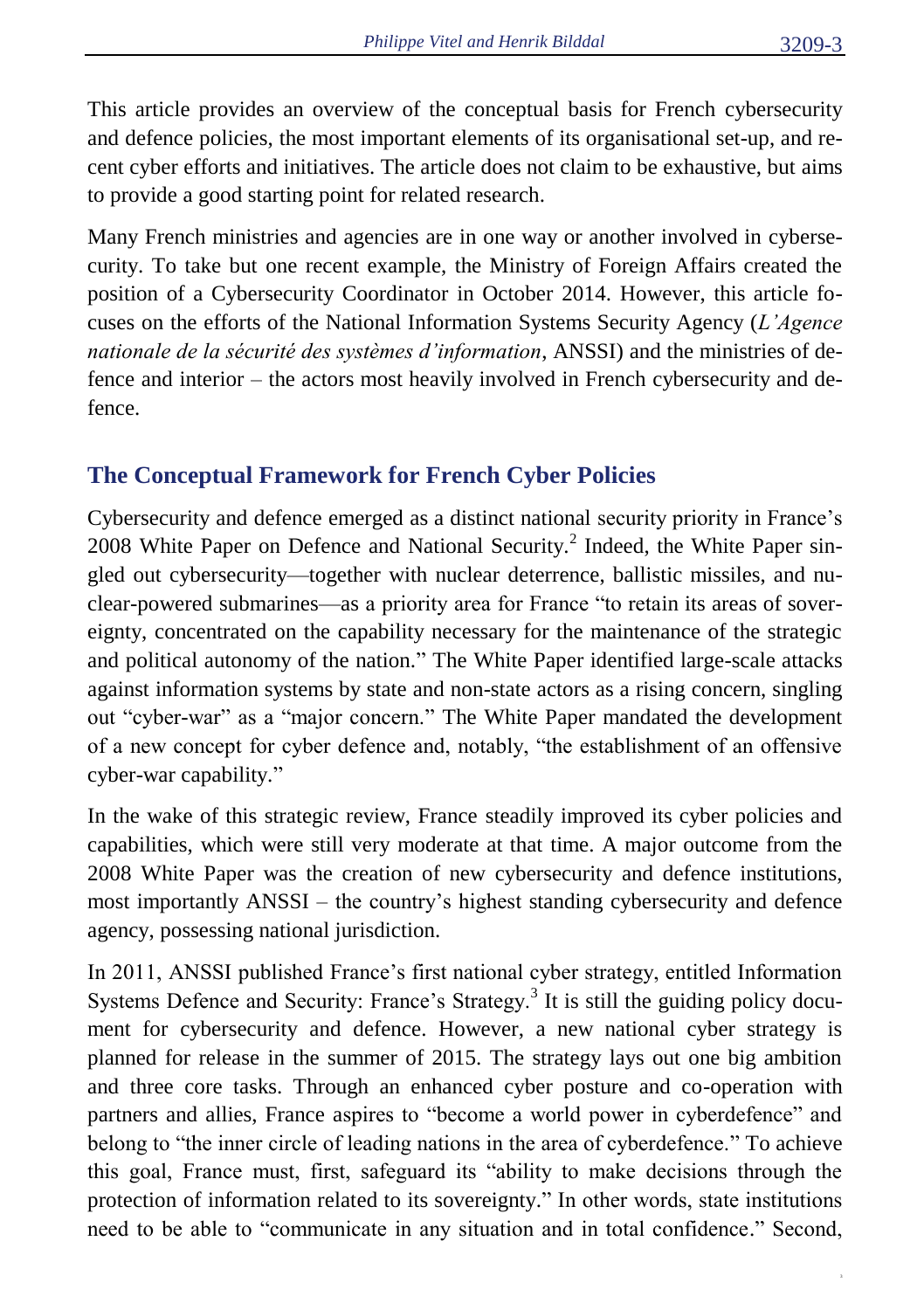given the growing importance of cyber space, the government must strengthen "the cybersecurity of critical national infrastructures." Third, the state must ensure a high level of security in cyber space *beyond* state and critical information systems. In other words, non-critical public service providers, the private sector, and citizens should be able to operate in a reasonably secure cyber space. The strategy identified seven areas where further actions were necessary:

- situational awareness;
- detection, alert, and response capabilities;
- scientific, technical, industrial, and human capabilities;
- protection of information systems of the state and operators of vital importance;
- adaptation of legislation;
- international cooperation;
- communication.

French cyber efforts over the last five years have been a drive for change in these areas. These efforts did not slow down with the change of president in 2012. To the contrary, strengthening France's position in cyber space remains an ambition that is shared by most political parties. Consequently, the focus on cybersecurity and defence was strengthened considerably in the new government's 2013 White Paper.<sup>4</sup>

The 2013 White Paper starts from the premise that "the continued growth of [the cyber threat], the continuing increase in the importance of information systems in the life of our societies and the very rapid development of technologies, require us to move onto yet another level to maintain the protection and defence capabilities responding to these changes." The strategic review thus argues for "a very substantial increase in the level of security and the means to defend our information systems." In fact, it states that France's ability to protect itself against and detect cyber attacks if they do occur, and identify the perpetrators has become an integral part of the way France exercises national sovereignty.

As a result of this analysis, the White Paper recommends strengthening the human resources devoted to cybersecurity and defence in order to reach parity with its British and German allies. It underlines the necessity of efforts to design and develop highlevel security systems, supported by substantial budget allocations and paying special attention to electronic communications networks. Moreover, the government promises to build up the cybersecurity science and technology sector and industry. The White Paper also calls for an ambitious policy to protect the state's information systems by maintaining highly secure networks across state institutions, appropriate public procurement policies, and proper management of mobile communications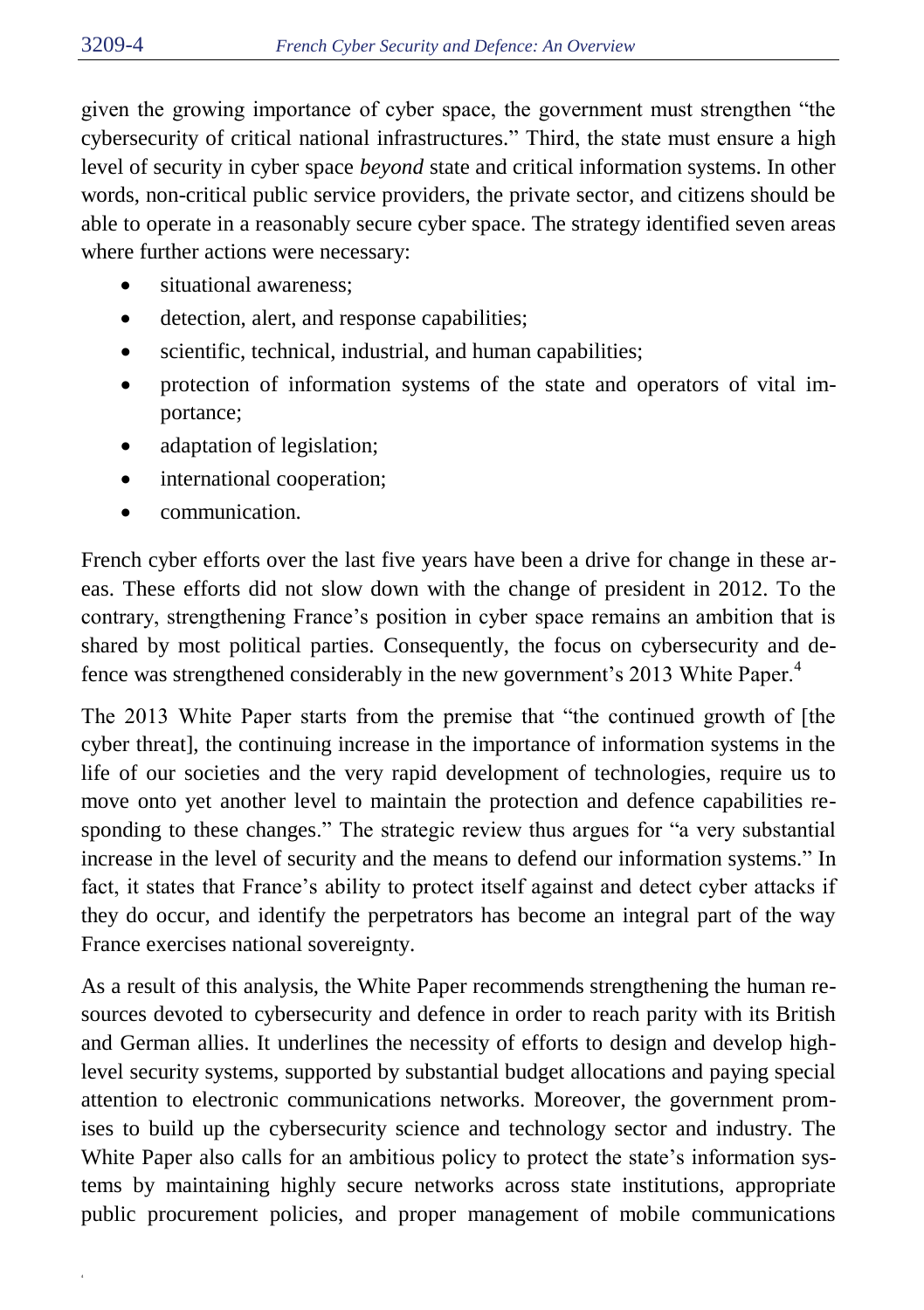equipment. The policy is to be supplemented by awareness raising in decentralised state administrations, regional institutions, as well as the principal users of cyber space. Since a state's cybersecurity also depends on the security of its suppliers of goods and services, the White Paper furthermore mandates that clauses to that effect be inserted in contracts. Moreover, the White Paper promises that the government and parliament would define cybersecurity standards for operators of infrastructures of vital importance, spelling out their rights and responsibilities. The White Paper also recommends additional public awareness raising campaigns to change citizens' behaviour and habits. Computer security should furthermore be integrated into all higher computer technology education. As a consequence, all of these recommendations form a set of "cyber hygiene" guidelines. Lastly, the White Paper reaffirms France's support for the establishment of a European policy to strengthen the protection of critical infrastructures and electronic communications networks.

In order to safeguard against major cyber attacks, the White Paper conceptualises policy responses along two lines of effort. First, the government will implement "a robust and resilient posture to protect state information systems, operators of essential infrastructure and strategic industries." Second, the government will develop "a global and appropriate governmental approach" to cyber attacks. France will rely on diplomatic, judicial, and police resources as instruments of first choice. However, the government does not rule out "progressive use of Ministry of Defence resources in the event that national strategic interests are threatened." Interestingly, the language on offensive cyber capabilities was toned down in the White Paper, as compared to the 2008 version, referring obliquely to "a proactive IT capacity". This capacity would help define the threat and identify an attack's origin; make it possible to anticipate some attacks and configure defences accordingly; and give the government the possibility to scale response, depending on the magnitude and seriousness of the cyber attack. Despite the vague language, however, the Minister of Defence, Mr. Jean-Yves Le Drian, affirmed in June 2013 that he wanted to give France an "offensive IT capability," adding cyber attack capabilities to its land, sea, air, and nuclear weapon systems. He underlined that "what is at stake is the capability for remote control or destruction of vital infrastructure" and wants France to seek an offensive capability with "more or less reversible, more or less discreet resources, but always in proportion to the scale and gravity of the situation."

### **Organising for Cybersecurity and Defence**

#### *The National Information Systems Security Agency (ANSSI)*

France has organised its cybersecurity and defence in a centralised manner in line with its historic state traditions, quite unlike the approaches undertaken by the United States and Germany for example.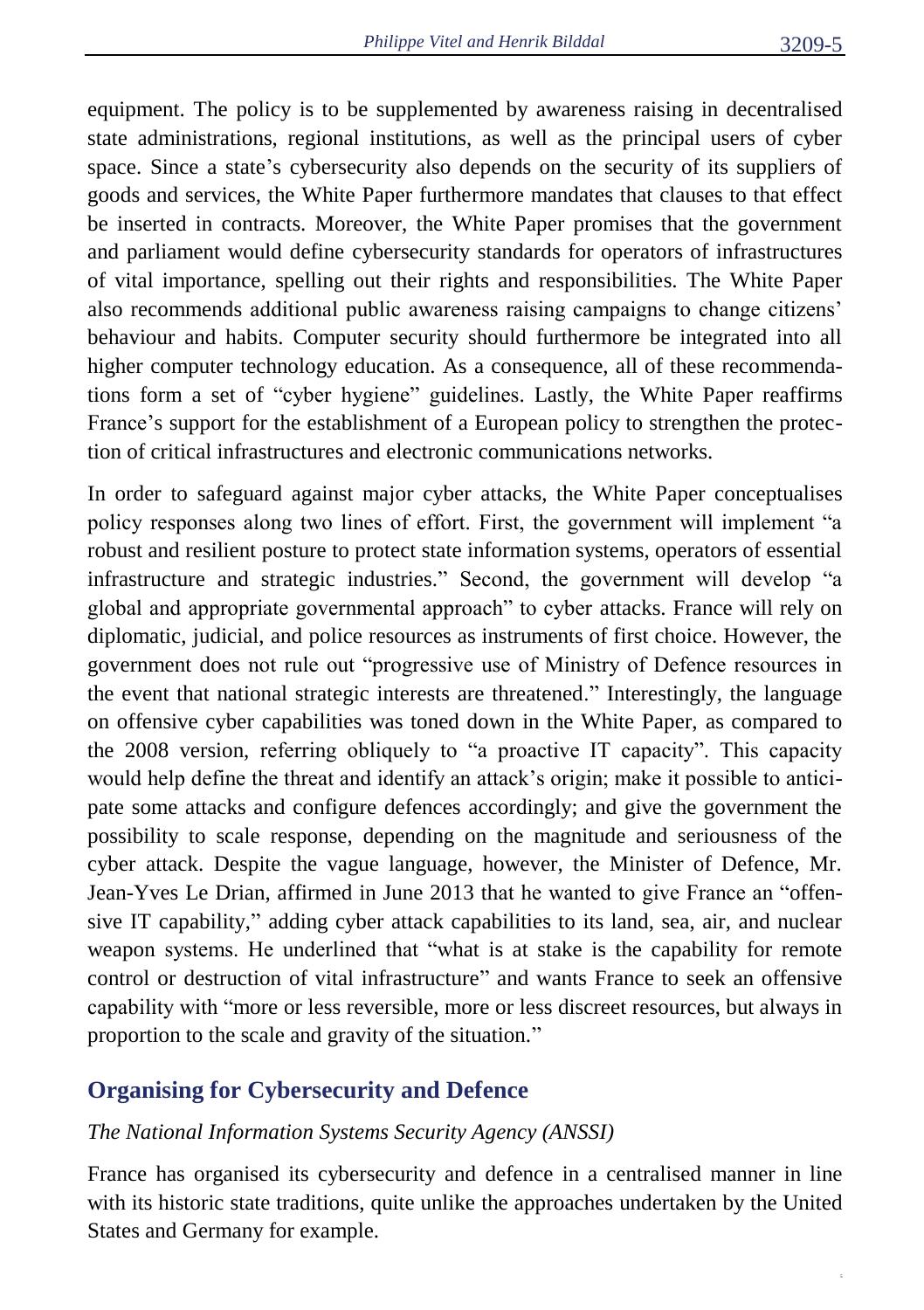As noted, ANSSI is the highest standing cybersecurity and defence agency in France. Reflecting the importance of cybersecurity in the eyes of the French state, ANSSI is under the direct authority of the Prime Minister. More precisely, ANSSI is part of the General Secretariat for National Defence and Security (*Le Secrétariat général de la défense et de la sécurité nationale*, SGDSN), which assists the Prime Minister in the exercise of his defence and security responsibilities and works closely with the Presidency of the Republic. ANSSI's current Director General is Guillaume Poupard.

Created in 2009, ANSSI succeeded the Central Information Systems Security Directorate (2001-2009) and the Central Cipher and Telecommunications Security Department (1986-2001). In 2010, ANSSI acquired the role of provider of cyber defence, in addition to the cybersecurity role mandated from its inception.

The agency's budget for 2014 amounted to EUR 80 mln, of which 30 mln were spent on salaries. At the end of 2014, the agency had over 420 employees, with the target of 500 employees by the end of 2015.

ANSSI's mission is four-fold: to detect and implement early reactions to cyber attacks; support the development of trusted products and services for state institutions and economic actors; advise and support state institutions and operators of vital infrastructure; as well as raise awareness and actively communicate on cyber threats.

The agency itself is divided into four sub-directorates.

- The Information Systems Security Operational Centre (Le Centre opérationnel de la sécurité des systèmes d'information, COSSI) is responsible for threat analysis; identification of vulnerabilities; and responding to ongoing cyber attacks by characterising the attack, designing countermeasures, and helping to resolve them. COSSI hosts the CERT-FR—the French Computer Security Incident Response Team (CSIRT)—and the Centre for Cyber Defence, which works closely with the Analysis Centre for Defensive Cyber Operations in the Ministry of Defence (Le Centre d'analyse de lutte informatique défensive, CALID).
- The Expertise Sub-Directorate (La Sous-direction Expertise, SDE) is responsible for maintaining ANSSI's science and technology expertise and applies it in-house and with its customers.
- The Secure Information Systems Sub-Directorate (La Sous-direction Systèmes d'information sécurisés, SIS) conceives, proposes, and delivers secure information systems for state institutions and operators of vital importance.
- The External Relations and Coordination Sub-Directorate (La Sous-direction Relations extérieures et coordination, RELEC) co-ordinates ANSSI's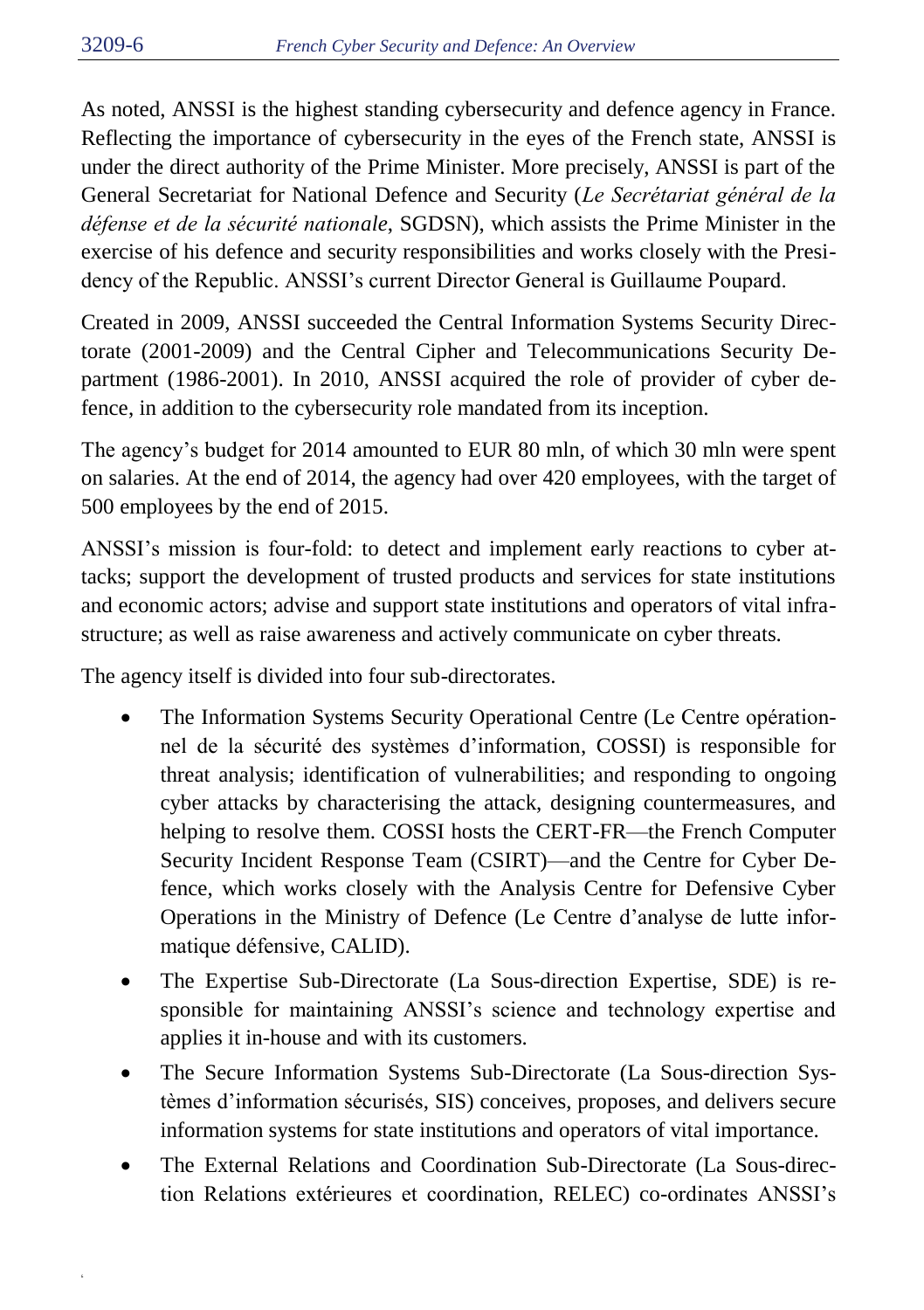relations with state institutions, the business sector, international partners, as well as the public.

Moreover, ANSSI can employ the Government Transmissions Centre, which assures the security of government communications.

As called for by the 2013 White Paper, the Military Planning Law for the years 2014- 2019 (*La Loi de programmation militaire*, LPM) mandated explicit legislation on standards for cybersecurity, especially for government networks and private operators of vital importance. Operators of vital importance are designed by the French state and currently number over 200 operators. The French Defence Code defines these operators as "public or private operators which exploit some installations or use installations or facilities whose unavailability would seriously compromise the warfare or economic capabilities, the security or survivability of the nation." These operators "have to cooperate at their own expense […] in order to protect these installations, structures or facilities against threat, particularly terrorism." Through the LPM mandate, ANSSI could set mandatory security rules for the critical systems of operators of vital importance; should be notified of incidents occurring on critical systems of operators of vital importance; could mandate security inspections; and could mandate specific measures in case of major crises. These tasks were fulfilled with three ANSSI decrees released in March  $2015$ <sup>5</sup>. This intrusive approach to operators of vital importance, in regard to cybersecurity, notably contrasts with approaches of many other states, which often work with industry-agreed standards and voluntary information sharing on cyber threats and attacks. Needless to say, the operators of vital infrastructure will have to spend substantial amounts of money on cybersecurity in order to meet these standards, but the French government believes that the benefits will outweigh the costs for French companies.

As already pointed out, one of the ways France implements willing to become a leader in cybersecurity and defence is through a vibrant cyber industry, which ANSSI is promoting comprehensively. In September 2013, the Minister of the Economy, Industry, and Digital Affairs launched the initiative "A New Industrial France." <sup>6</sup> The 33<sup>rd</sup> of the 34 plans of the initiative concerns cybersecurity. Led by ANSSI's Director General, the plan seeks to significantly increase the demand and supply for trusted cybersecurity solutions; help French cybersecurity companies capture larger shares of foreign markets; and strengthen French companies. One early outcome of this plan is the creation of the label *France Cybersecurity*, a label awarded to high-security solutions conceived and operated in France. In the beginning of 2015, the first 24 cyber solutions were awarded the label.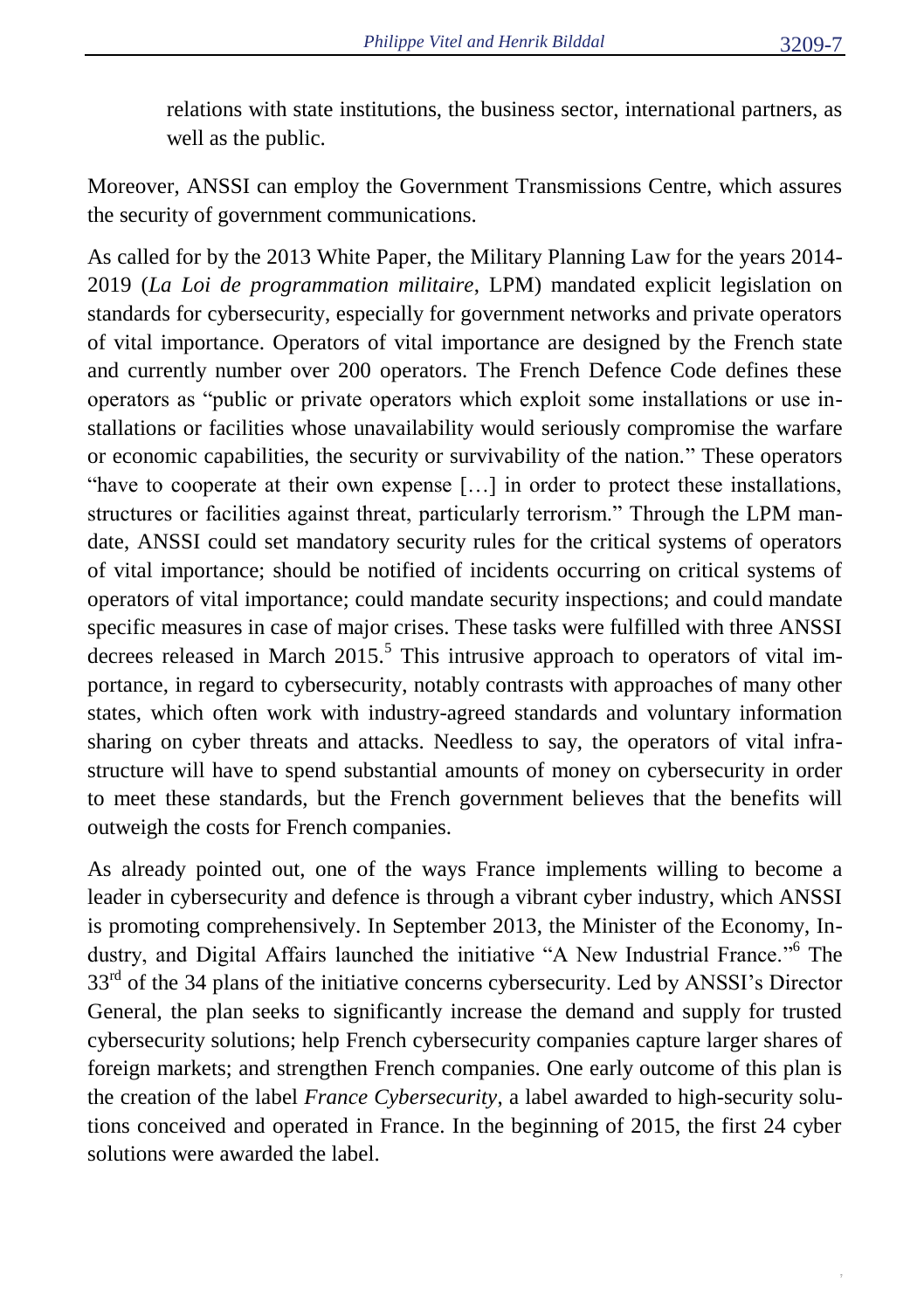### *Ministry of Defence*

The French Ministry of Defence (MOD) develops and operates complex information and communications systems, in particular those related to its most sophisticated weapons, such as the country's nuclear arsenal. The MOD therefore has its own cybersecurity and defence structures which work closely with ANSSI and other ministries charged with cybersecurity tasks.

Like many of its peers, the French MOD views cyber space as a military domain in its own right—next to the land, sea, air, and space domains—and is convinced that any future military operation will have a cyber dimension. The defence of cyber space is thus an ongoing necessity as the MOD needs to guarantee the effectiveness of the armed forces, the success of its missions, and the secure functioning of the MOD itself. The ministry took the cyber defence mission to heart in 2011 when it published the Joint Concept for Cyber Defence, defining the framework, principles, and required capabilities for military operations in cyber space. This was followed by the Joint Doctrine for Cyber Defence in which the MOD set down its organisation for cyber defence.

The Joint Doctrine created the position of a general officer in charge of cyber defence under the French Chief of Defence. The position is currently held by Rear Admiral Arnaud Coustillière who sits at the top of the operational command chain for cybersecurity and defence in the French armed forces. The "cyber general" fulfils two roles. First, he has an operational role in the Planning and Operations Centre (*Le Centre de planification et de conduite des opérations*, CPCO). In the CPCO, he is responsible for the planning, coordination, and conduct of cyber defence with regard to the MOD's and armed forces' information systems and of cyber operations in support of military operations. Second, he is in charge of coordinating and developing cyber defence across the MOD as well as in the three services.

The MOD operates the CALID, which is in charge of surveillance, detection, and quick response in case of cyber attacks. In other words, it is the Ministry's CSIRT and thus works in close cooperation with COSSI, as well as with partner and allied military CSIRTs. Since February 2014, COSSI and CALID have been located in the same building in Paris, which makes the existing close relations between the two entities even easier to maintain.

On 7 January 2014, Minister Le Drian presented a new MOD cyber initiative. His Cyber Defence Pact aims to develop the MOD cyber capabilities and make them available to French society as a whole.<sup>7</sup> It has six lines of efforts with a total of fifty initiatives. The Cyber Defence Pact aims to: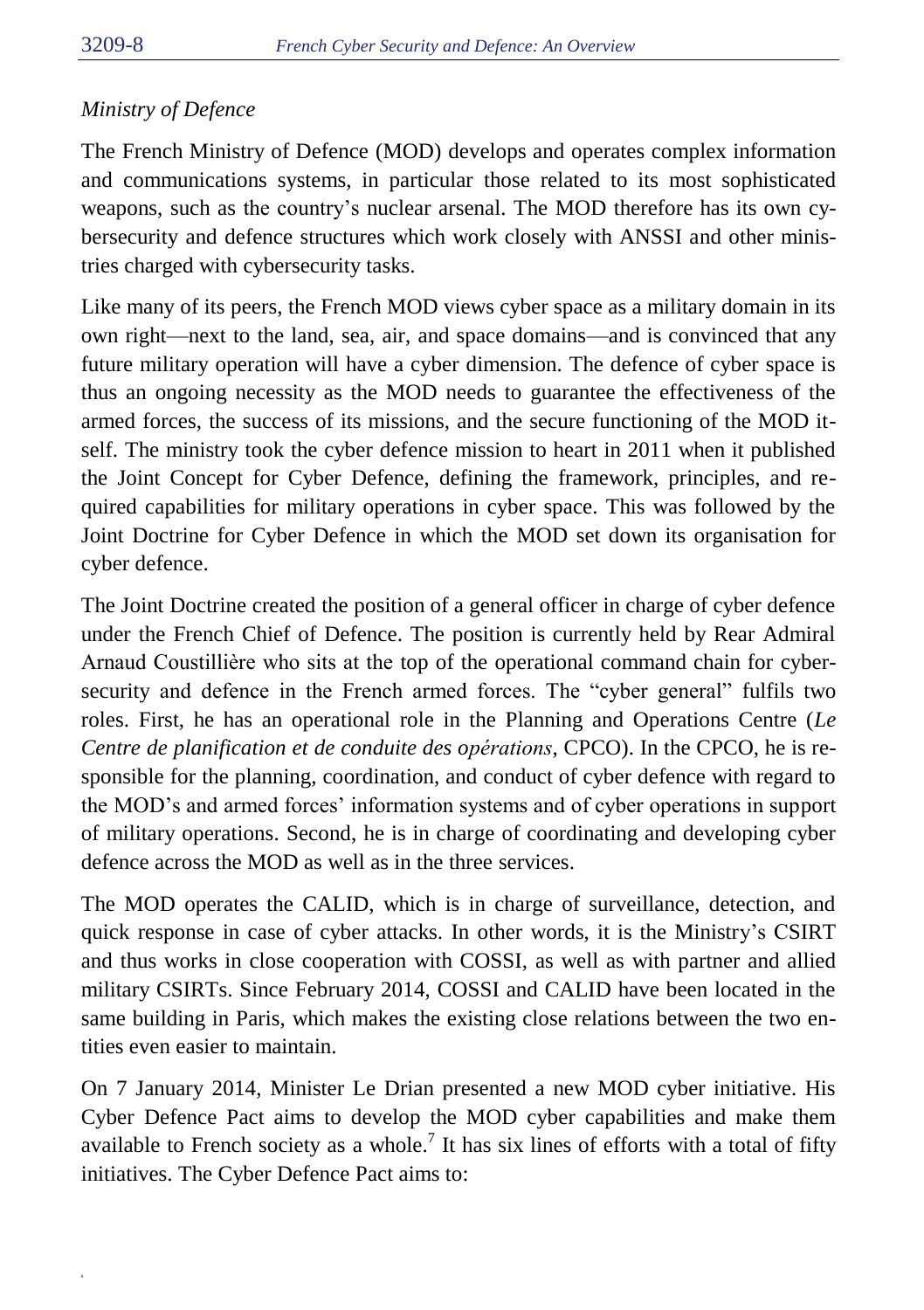- raise the level of information system security and the MOD's resources for cyber defence and military operations;
- scale up technical, academic, and operational research and supporting the French industrial base;
- reinforce human resources dedicated to cyber defence;
- further develop the Cyber Defence Centre of Excellence in Brittany;
- promote the emergence of a national cyber defence community;
- cultivate a network of foreign partners, especially in Europe but also within NATO and in areas of strategic interest.

The main challenge for the Cyber Defence Pact is the continuing lack of human resources. Financial resources are still insufficient to create new jobs, and the quality of training for applicants needs to be increased.

Two measures in the pact deserve closer attention: the Cyber Defence Centre of Excellence and the Citizen Cyber Defence. The MOD officially launched the Cyber Defence Centre of Excellence in February 2014. It is co-located with the Directorate General for Armaments for Information Security, which itself institutes important cyber efforts, and integrates the MOD's cyber skills in terms of training, research, and technology. The further development of France's cyber industry is another important aspect of the centre, as the government and local institutions aim to turn the Rennes region into a leading cyber hub in France and Europe. The Rennes region thus brings together a tight network among the Centre of Excellence, the Directorate General, the School of Signals, the Special Military School of Saint-Cyr, as well as universities and cybersecurity businesses.

Another innovative effort by the MOD, in collaboration with the French Gendarmerie, is the Citizen Cyber Defence (*Le Réseau cyberdéfense de la réserve citoyenne*, RCC), which provides a network of committed cyber experts. The RCC aims to make cyber defence a national priority through awareness raising programmes, bringing together professionals, advanced students, and students with expertise in the cyber field. It has six working groups:

- an "elected representatives and journalists group";
- a "youth group" for students and young professionals;
- a "development of citizen commitment group" (which contributes to discussions on a possible specific cyber defence reserve);
- a "think tanks and strategic thinking group";
- a "Small and Medium Enterprises/Industry group";
- a "big business group."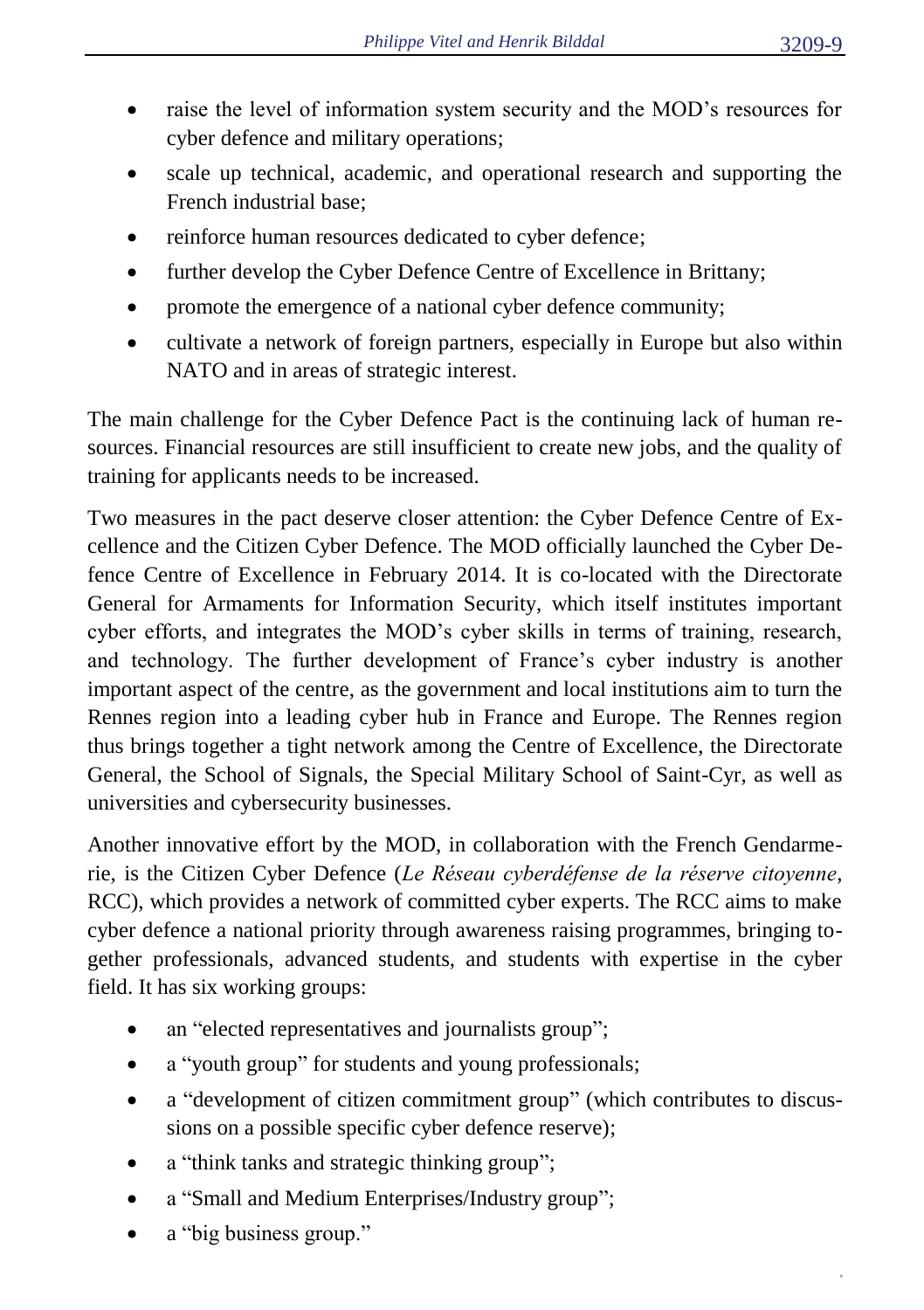# *Ministry of Interior*

The Ministry of Interior's work is naturally affected by the rising cyber threat, particularly with regard to its responsibilities to fight terrorism and crime. As its cybersecurity and defence tasks are not as clear-cut as they are for ANSSI and the MOD, Minister Cazeneuve created the position of a "cyber prefect" in June 2014 in order to bring coherence to MOI efforts. In January 2015, Jean-Yves Latournerie became the MOI's first cyber prefect under the direct authority of the minister.

The "cyber prefect" is in permanent contact with all parts of the MOI charged with some aspects of cybersecurity and defence as well as with counterparts in other ministries. His primary mission is to improve the MOI's institutional set-up on cyber threats – if necessary also through organisational reforms. He is also charged with creating synergies within the MOI and with integrating MOI cyber initiatives, ensuring they fit within the overall ministerial strategy. The "cyber prefect" also needs to ensure that the MOI strategy fits within European and international frameworks.

Several parts of the MOI maintain and important focus on the cyber threat. Chief among them are:

- the Directorate General of the Internal Security Forces;
- the Directorate General of the National Police, which has recently set up a Sub-Directorate on the Fight against Cyber Crime;
- the Directorate General of the National Gendarmerie, which has its Centre for the Fight against Digital Crime.

MOI cybersecurity efforts have also been strengthened by two initiatives in 2014 and 2015. In November 2014, the government enacted a law that strengthened its counterterrorism efforts. Most importantly, the fight against using the Internet for destabilisation has been stepped up, e.g. by introducing the notion of a "threat *through* cyber space." The law also put into place cybersecurity provisions such as "cyber patrols" against organised crime; the introduction of digital data theft as a criminal offence; harsher penalties for organised gang attacks on automated state data processing systems; the facilitation of computerised data searches and decryption of encrypted data.

In January 2015, the Minister of the Interior also clarified the MOI cybersecurity and cyber defence policy, submitting an action plan built around six strategic lines of effort.<sup>8</sup> First, to achieve full situational awareness, the "cyber prefect" will issue an annual report on cyber threats and set up an appropriate statistical system to measure cybercrime.

Second, the MOI will strengthen its analytical and operational response capabilities, particularly through synergies and information sharing. More broadly, the fight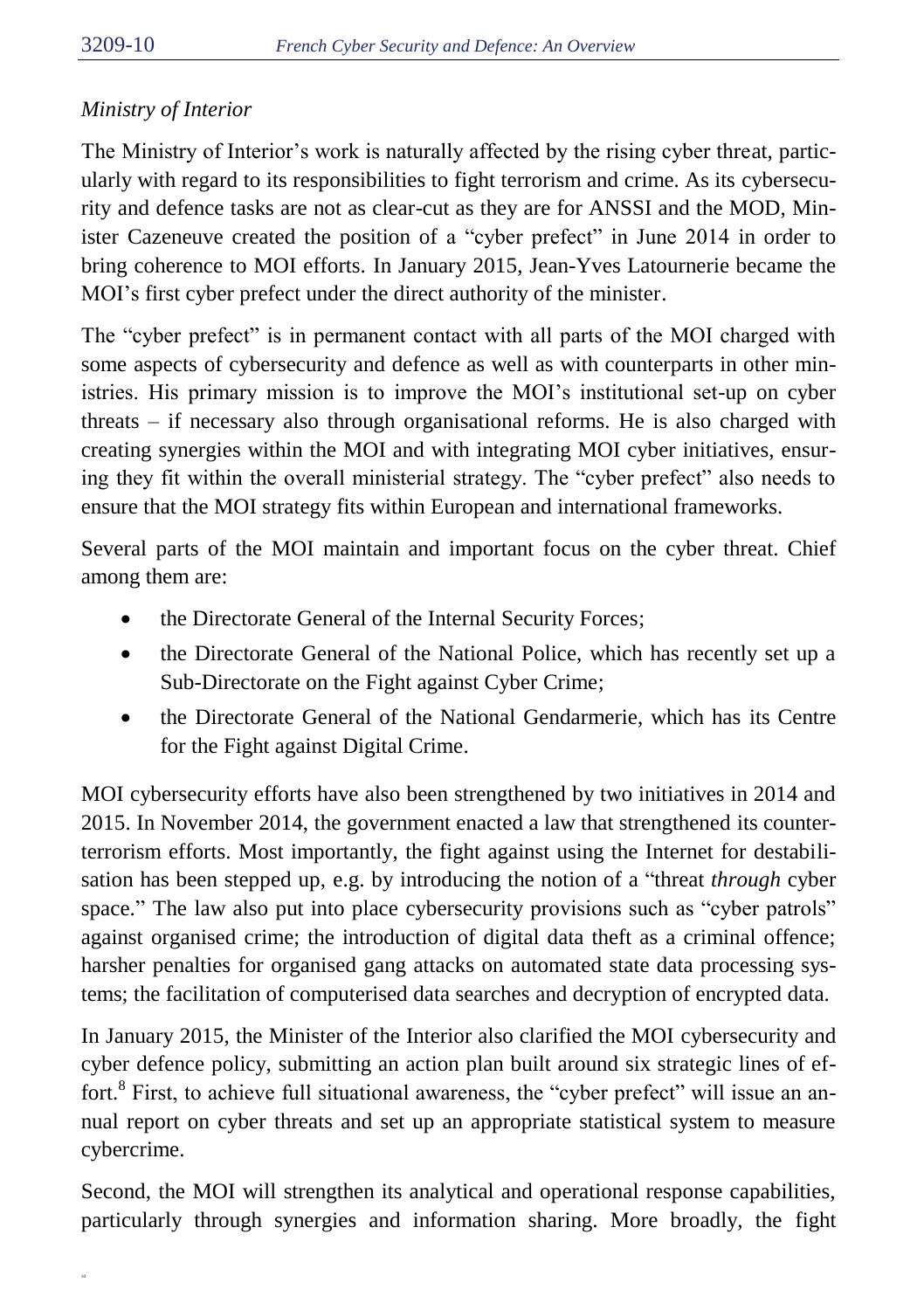against cyber threats is part of the MOI's plan for modernisation. The MOI will spend over EUR 100 mln between 2015 and 2017 on equipment for the internal security forces, and one element is to modernise and secure the MOI computer networks.

Third, better awareness raising campaigns and public communications are further objectives. The Directorate General of the Internal Security Forces already works directly with operators of vital importance and the most strategic companies, and the Gendarmerie concentrates on small- and medium-sized enterprises and industries and integrates new cyber threats into its awareness programmes. Preventive measures for the French youth are also an MOI priority, for example through the "Internet Licence" programme for students leaving primary school.

Fourth, research and development on cybersecurity is to be strengthened. The MOI links up with the other ministries that promote the industrial base for trusted cybersecurity solutions. In line with ANSSI's actions under the "New Industrial France" initiative and as part of the work within the committee of the security industries sector, the MOI thus aims to support the emergence of a French and European cybersecurity sector.

Fifth, the MOI wants to raise the security level of its own information systems. This involves, inter alia, ensuring that all staff are made aware of the challenges of information system security and providing them with trusted tools and systems, especially for mobile use.

Sixth, the MOI promotes international action with foreign partners and allies under the coordination of the Directorate General for International Cooperation. For example, in 2014 nearly 300 foreign partners benefited from MOI expertise on cybersecurity.

# **Conclusion**

After the cyber attacks on Estonia in 2007, France came to realise that it had fallen behind the countries that it normally compares itself to when it comes to security and defence: the United States, the United Kingdom, and Germany. It thus set out a path to remedy this situation through concerted efforts to increase its national cybersecurity and defence capabilities and to seek more effective international co-operation and coordination, in particular with the European Union and NATO.

While France has come a long way in terms of its cyber policies, organisation, and budget, the continuing rise in attempted and successful cyber attacks means that these efforts have been only a start. Much more needs to be done across the public and private sectors. The budget allocated to counter the cyber threat will play a big role. In times of austerity, holding the line or ever increasing budgets for security and defence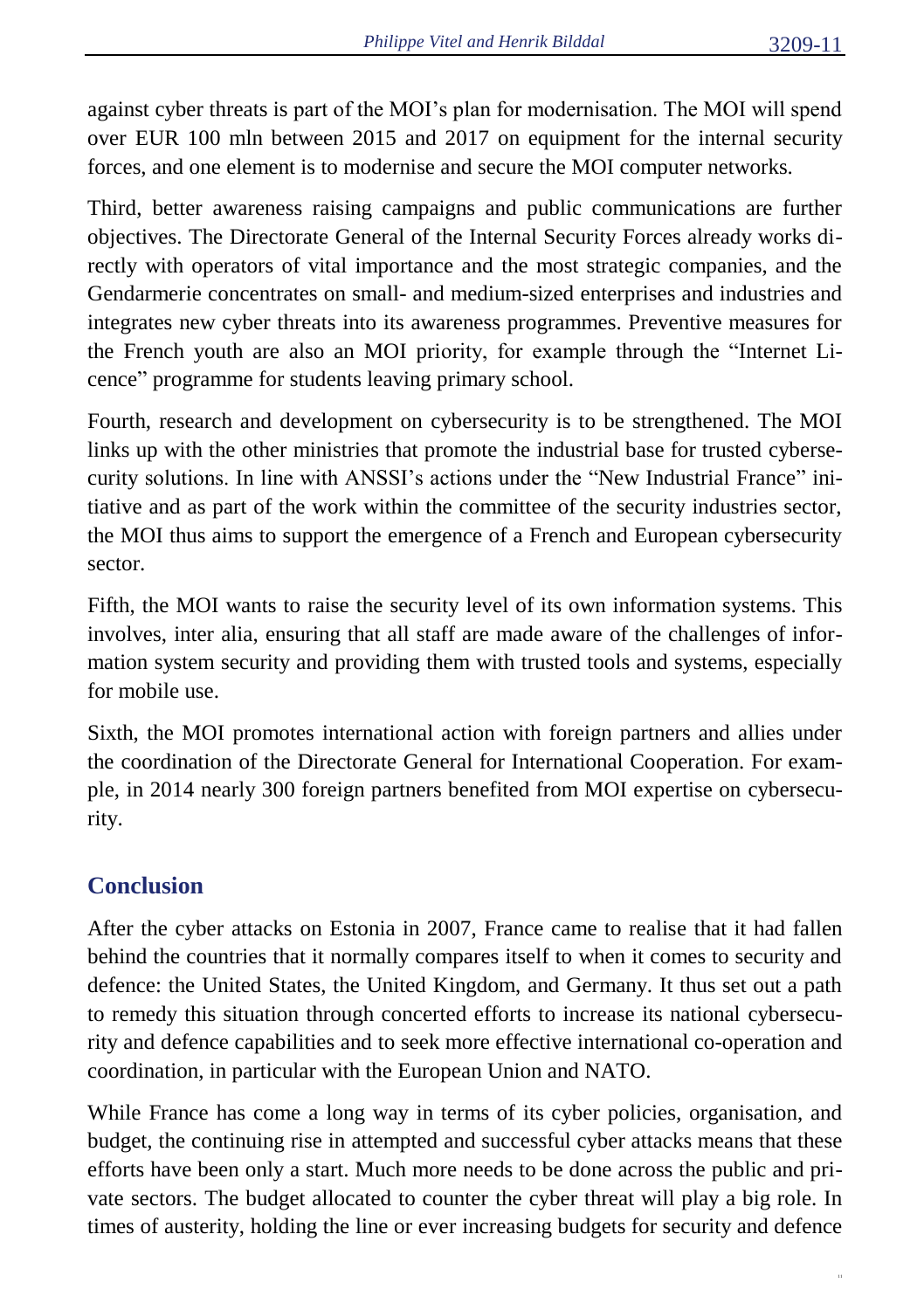is difficult – to say the least. However, France has realised that its national sovereignty would be undermined irreparably if it does not allocate the necessary financial resources. One positive sign in this regard is the adoption of a modified LPM for the years 2015 to 2019, which was passed in April 2015. The modified LPM continues the strong focus on cybersecurity and defence, most importantly promising an additional EUR 1 bln on cyber defence and the creation of 500 new jobs in cyber defence. In short, the current level of the cyber threat, the political commitments across party lines, and the necessary money behind the cybersecurity and defence drive all bode well for French cyber efforts. The next big step will be the adoption of the new national cyber strategy, which the Prime Minister plans to publish in the summer of 2015.

## **Notes:**

- $\overline{a}$ <sup>1</sup> Bernard Cazeneuve, at  $7<sup>th</sup>$  International Cybersecurity Forum, Lille, 20 January 2015, "FIC2015 Discours de Bernard Cazeneuve et Thomas De Meziere," International Forum on Cybersecurity, accessed on 16 July 2015, video available at https://www.youtube.com/ watch?v=v9NPGaVHqmU.
- 2 President of the French Republic, *The French White Paper on Defence and National Security*, 2008, accessed on 16 July 2015, available at http://www.ambafranceca.org/IMG/pdf/Livre\_blanc\_Press\_kit\_english\_version.pdf.
- 3 Prime Minister of the French Republic, *Information Systems Defence and Security: France's Strategy*, 2011, accessed on 16 July 2015, available at http://www.ssi.gouv.fr/uploads/IMG/pdf/2011-02-15\_Information\_system\_defence\_and\_ security\_-\_France\_s\_strategy.pdf.
- 4 President of the French Republic, *The French White Paper: Defence and National Security*, 2013, accessed on 16 July 2015, available at http://www.rpfrance-otan.org/IMG/pdf/ White\_paper\_on\_defense\_2013.pdf?572/67a412fbf01faadf4bbac1e9126d2e32f03f0bc0.
- 5 See "Communiqués de Presse," ANSSI, accessed on 16 July 2015, available on http://www.ssi.gouv.fr/presse/communiques-de-presse/.
- <sup>6</sup> Government of the French Republic, "La nouvelle France industrielle: Présentation des feuilles de route des 34 plans de la nouvelle France industrielle," accessed on 16 July 2015, http://www.economie.gouv.fr/files/files/PDF/nouvelle-france-industrielle-sept-2014.pdf.
- <sup>7</sup> Ministry of Defence of the French Republic, "Pacte Défense Cyber: 50 mesures pour changer d'échelle," 2014, accessed on 16 July 2015, available at www.defense.gouv.fr/ content/download/237702/2704402/file/Pacte%20D%C3%A9fense%20Cyber-1.pdf.
- <sup>8</sup> Bernard Cazeneuve, at  $7<sup>th</sup>$  International Cybersecurity Forum.